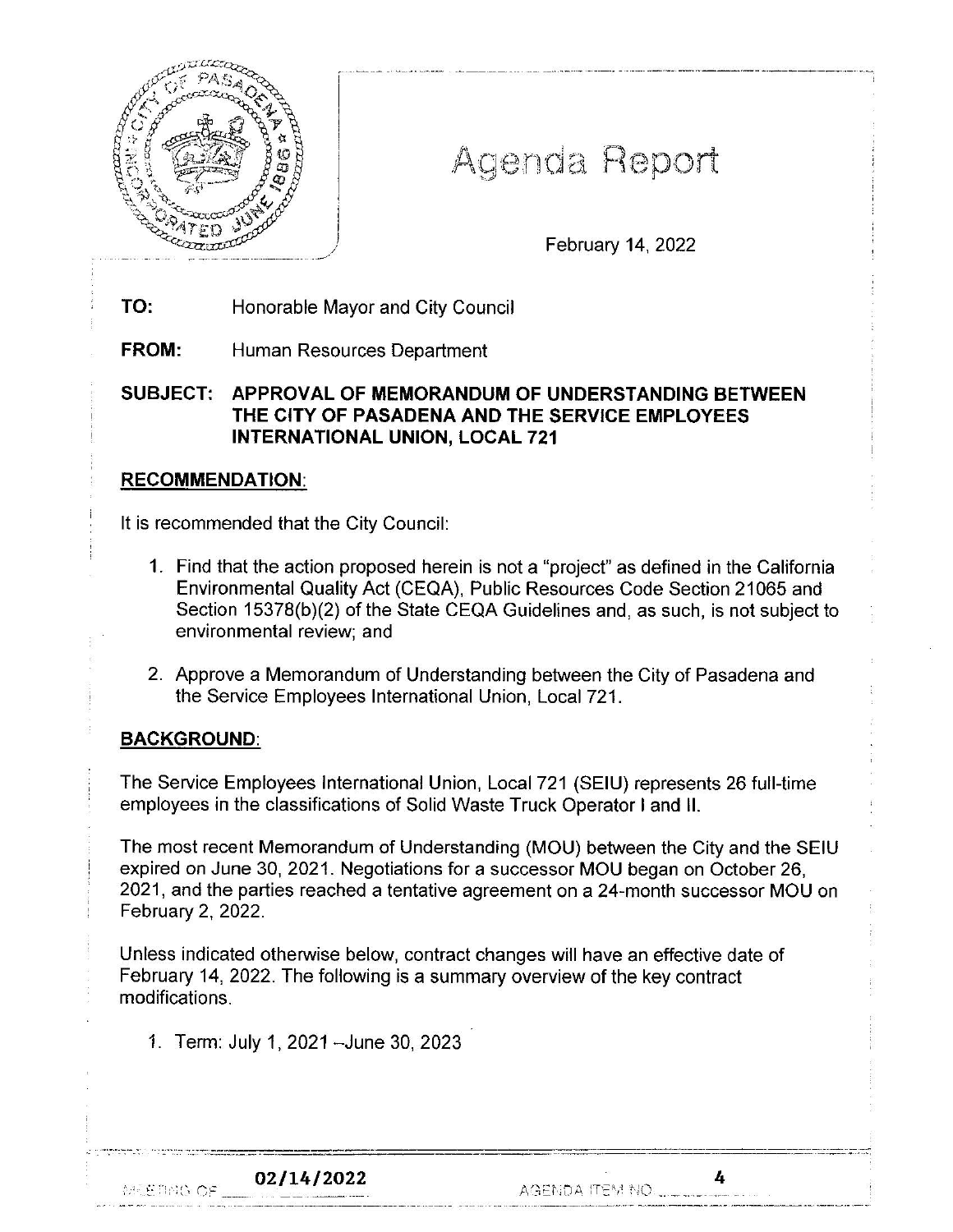- 2. Salary Administration:
	- a. Salary Step Schedule: As to both Solid Waste Truck Operator I and II, eliminate Steps 1-4 and redistribute an 18% differential across remaining 6 steps, providing a 5% increase to top step.
	- b. Temporary Assignment: For employees in the classification of Solid Waste Truck Operator I, upon temporary assignment as a Solid Waste Truck Operator II, the employee will receive 5% of base salary as temporary assignment pay.
- 3. Salary Increases: Effective the first full pay period following January 1, 2023, base pay will be increased by 1.0%.
- 4. Grievance Procedure: Make Step 3 (Advisory Arbitration) optional for nondisciplinary grievances, and Union may proceed directly to non-evidentiary Step 4 meeting with City Manager or his/her designee in-lieu of advisory arbitration.
- 5. Employee Benefits: Increase the amount the City pays of the monthly premium for Long Term and Short Term Disability Insurance from 2/3 of the monthly premium to 100% of the monthly premium.
- 6. Tuition Reimbursement: Increase to \$2,000 per fiscal year (from \$500 per fiscal year).
- 7. This agreement addresses a number of non-economic language cleanup items related to items such as vacation, discipline, payroll dues and deductions, use of bulletin boards and military leave.

# **COUNCIL POLICY CONSIDERATION:**

Approval of staff's recommendation supports the City Council's strategic goal of maintaining fiscal responsibility.